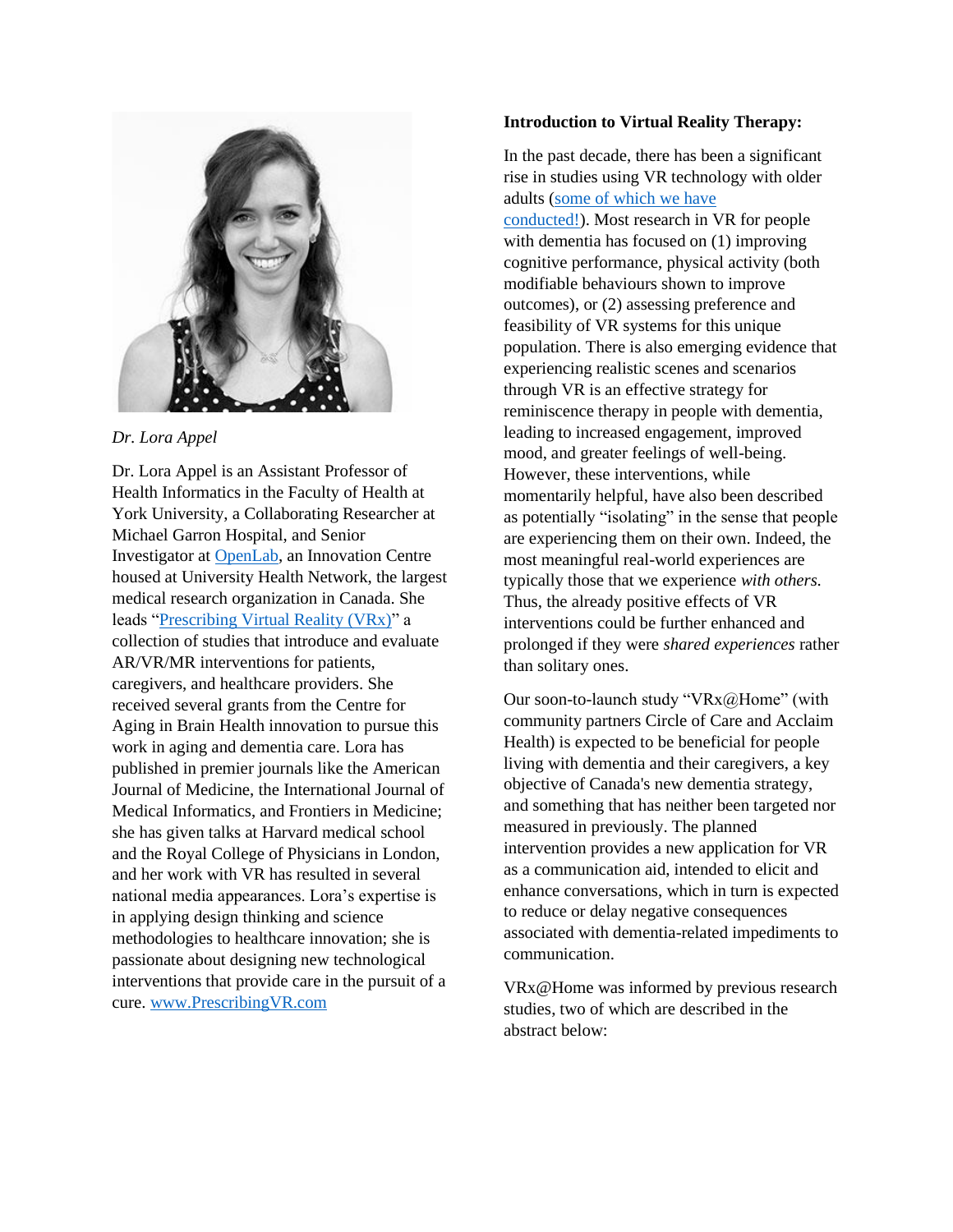**Virtual Reality for Veteran Relaxation (VR<sup>2</sup> ) – Introducing VR-Therapy for Veterans With Dementia – Challenges and Rewards of the Therapists Behind the Scenes:**

**Background:** Many veterans with dementia placed in long term care exhibit responsive behaviours such as physical and verbal responsiveness (e.g., shouting, hitting, biting, grabbing). Responsive behaviours lead to negative clinical outcomes, staff burnout, contribute to absenteeism, low engagement, and an elevated risk of abuse or neglect. Virtual Reality (VR) has shown great promise in relieving stress and improving quality of life in frail older adults and has been increasingly explored as a non-pharmacological therapy for people with dementia. Ongoing studies are evaluating the clinical outcomes of VR-therapy for this population, but the challenges and learnings of the healthcare providers who administer VR-therapy remain under-reported.

**Objective:** Capture the experiences of Recreational Therapists (RTs) who conducted study sessions and administered VR-therapy to residents with dementia as part of a clinical trial that took place at the Perley and Rideau Veterans' Health Centre. We collected: RTs' feedback on the process of conducting research, specifically with respect to technical, environmental, and personal challenges, learnings, and recommendations.

**Methods:** In-depth interviews were conducted with all seven RTs who administered VRtherapy and collected data for a trial that took place from January-December 2019. Interviews were audio-recorded, transcribed, anonymized, and imported into the NVivo analysis tool, where two independent researchers coded the interviews into themes.

**Results:** RTs reported ease in learning to use the VR-technology, main challenges were unfamiliarity with, and insufficient time allocated to, conducting research. Scheduled

VR-therapy sessions were physically and emotionally easier for the RTs to administer. Despite RTs hesitations to place the VRequipment on frail individuals in distress, RTs reported positive impacts on managing responsive behaviours during these few targeted sessions, especially for participants for whom the trigger was related to physical pain rather than emotional distress. Staff have continued to offer scheduled VR-therapy sessions beyond the duration of the study.

**Conclusion:** The experience of using VR in the veteran resident population is generally positive. Areas for improvements including better support to the RTs regarding to novel interventions and research method. Feedback received from RTs in this study provides critical information to support successful, sustainable implementation of VR-therapy, both for further evaluation and as a regular activity program. Failure to consider the experiences of these vital stakeholders when developing novel interventions contributes to the gap between efficacy in research and effectiveness in practice.

## [Read Full Article:](https://www.frontiersin.org/articles/10.3389/frvir.2021.720523/full)

## **Administering Virtual Reality Therapy to Manage Behavioral and Psychological Symptoms in Patients With Dementia Admitted to an Acute Care Hospital: Results of a Pilot Study:**

As virtual reality (VR) technologies become increasingly accessible and affordable, clinicians are eager to try VR therapy as a novel means to manage behavioral and psychological symptoms of dementia, which are exacerbated during acute care hospitalization, with the goal of reducing the use of antipsychotics, sedatives, and physical restraints associated with negative adverse effects, increased length of stay, and caregiver burden. To date, no evaluations of immersive VR therapy have been reported for patients with dementia in acute care hospitals.